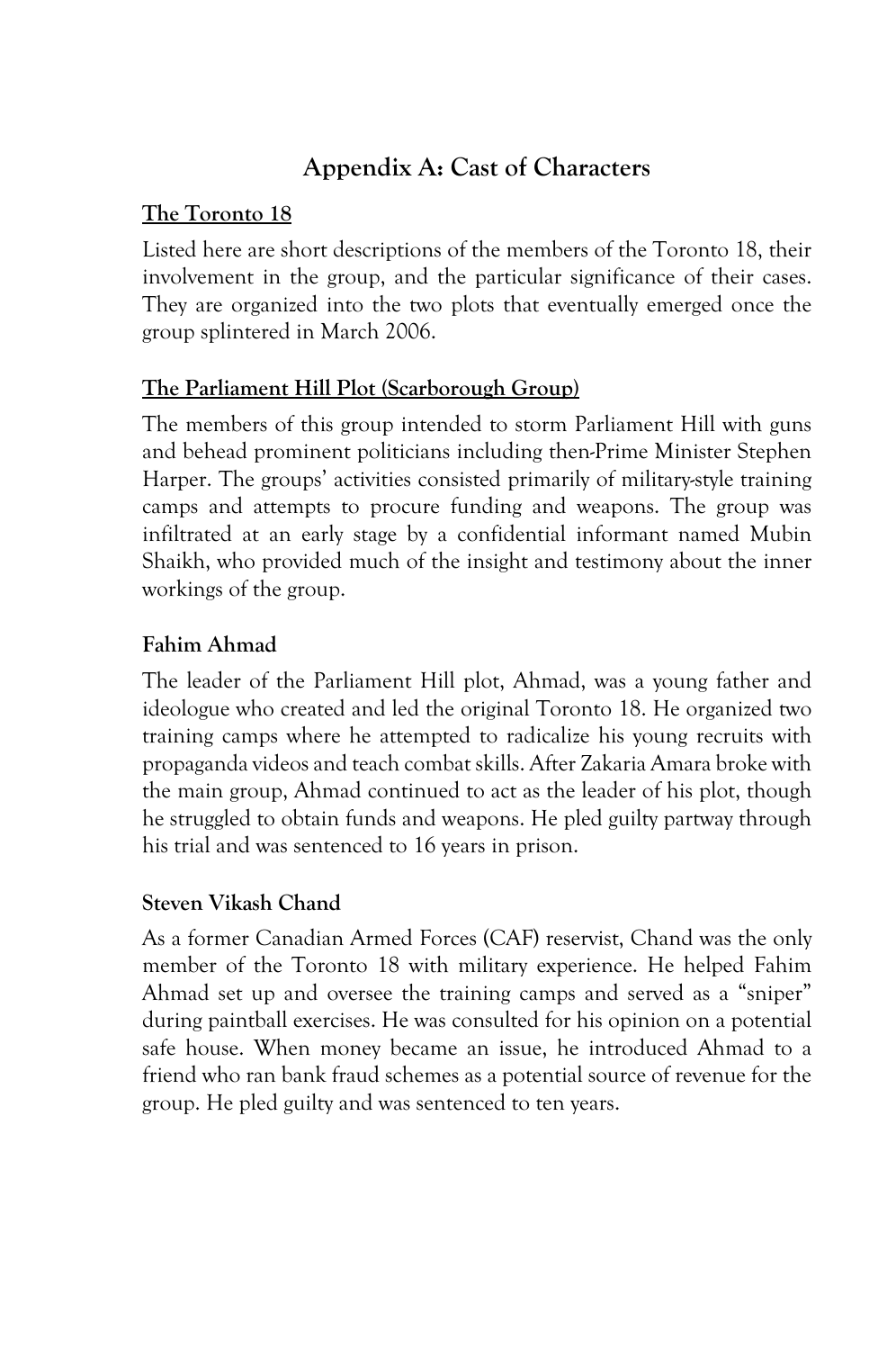#### **Mohammed Ali Dirie**

Dirie was originally arrested at the U.S. border trying to smuggle handguns into Canada and sentenced to two years. He used his time in prison to seek out new recruits and weapon suppliers. Dirie was committed to the cause and concerned about the motivation of other recruits. Ahmad planned to hand leadership over to Dirie on his release. He pled guilty to his terrorism charges and was sentenced to seven years. After his release, he breached his peace bond and travelled to Syria to join ISIS, where reports indicate that he was killed.

#### **Amin Durrani**

Durrani attended both of Ahmad's camps and served as a secondary leader. He led marching drills and posed alongside Ahmad in a video recorded at the second camp. When Ahmad scouted a potential safe house with Shaikh and Chand, Durrani was also present. He also offered to recruit new members to the group, though there is little evidence that he actually did. He pled guilty and was sentenced to seven years and six months.

#### **Asad Ansari**

A former University of Toronto Student, Ansari attended the camps and offered to provide his computer expertise to help the group. He struggled with the physical tasks at the camps but helped Ahmad with video editing and computer service. He was convicted by a jury and sentenced to six years and six months. He lost an appeal of his conviction in 2015.

# **Jahmaal James**

James spent little time with the rest of the group. In November 2005, he travelled to Pakistan, where he intended to meet up with a contact and receive training at a terrorist camp so that he could return to Canada and train the others. However, he became ill and remained that way for most of his trip. He returned to Canada in March 2006 and was disappointed with Ahmad's leadership, so he distanced himself from the group. He pled guilty and was sentenced to seven years.

# **Nishanthan Yogakrishnan (N.Y.)**

The youngest member of the group to serve time, Yogakrishnan turned 18 in January 2006, between the two camps. In fact, his name was originally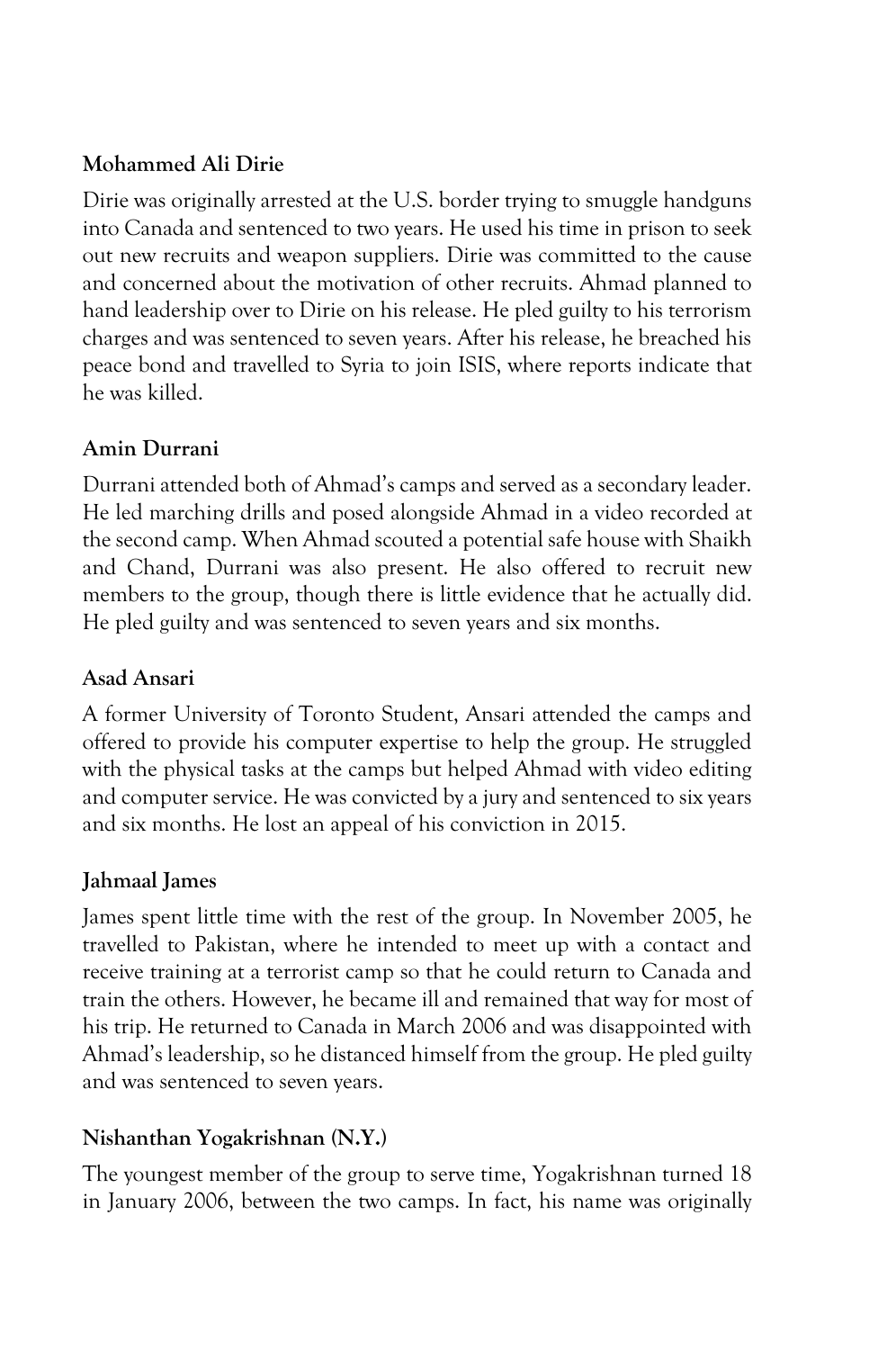hidden from publication, and he was tried as a youth. He was considered an enthusiastic and able recruit after physical trials at the first camp and came under Ahmad's wing. His primary involvement was a string of shoplifting, stealing camping equipment and supplies for the group. He was arrested at least twice for this behaviour. He was found guilty and sentenced to two years and six months, which he appealed unsuccessfully.

# **Qayyum Abdul Jamal, Yasin Abdi Mohamed, Ahmad Ghany, and Ibrahim Aboud**

Charges were stayed against the four other adults in the Parliament Hill Plot on April 15, 2008, nearly two years after the arrests, in exchange for signing peace bonds. Jamal was a janitor at the mosque attended by most of the members and by far the most senior member at 43 years old. Mohamed accompanied Dirie on his trip to buy guns in the U.S. but was reportedly far less fanatical than Dirie. Ghany attended only part of the first camp. Aboud was barely 18 at the time, and he was arrested two months after the other 17.

# **The Youth**

There were three youth in the Toronto 18 whose names have never been released. The youngest was 15 years old. Their activities varied, but mostly they attended the training camps and accompanied Nishanthan Yogakrishnan on shoplifting missions. The charges against each of them were stayed.

# **The Bomb Plot (Mississauga Group)**

The four members of this group planned to plant a series of bombs in and around Toronto, targeting CSIS headquarters, the Toronto Stock Exchange building, and a military base. They gathered materials to build fertilizer-powered shrapnel bombs and assembled them in a rented warehouse. The operation was infiltrated by an informant named Shaher Elsohemy, who supplied them with inert material instead of fertilizer.

# **Zakaria Amara**

The leader of the bomb plot, Amara, was a young father who worked at a Canadian Tire gas bar. Originally Fahim Ahmad's second-in-command, he split with Ahmad and the main group around March 2006 over concerns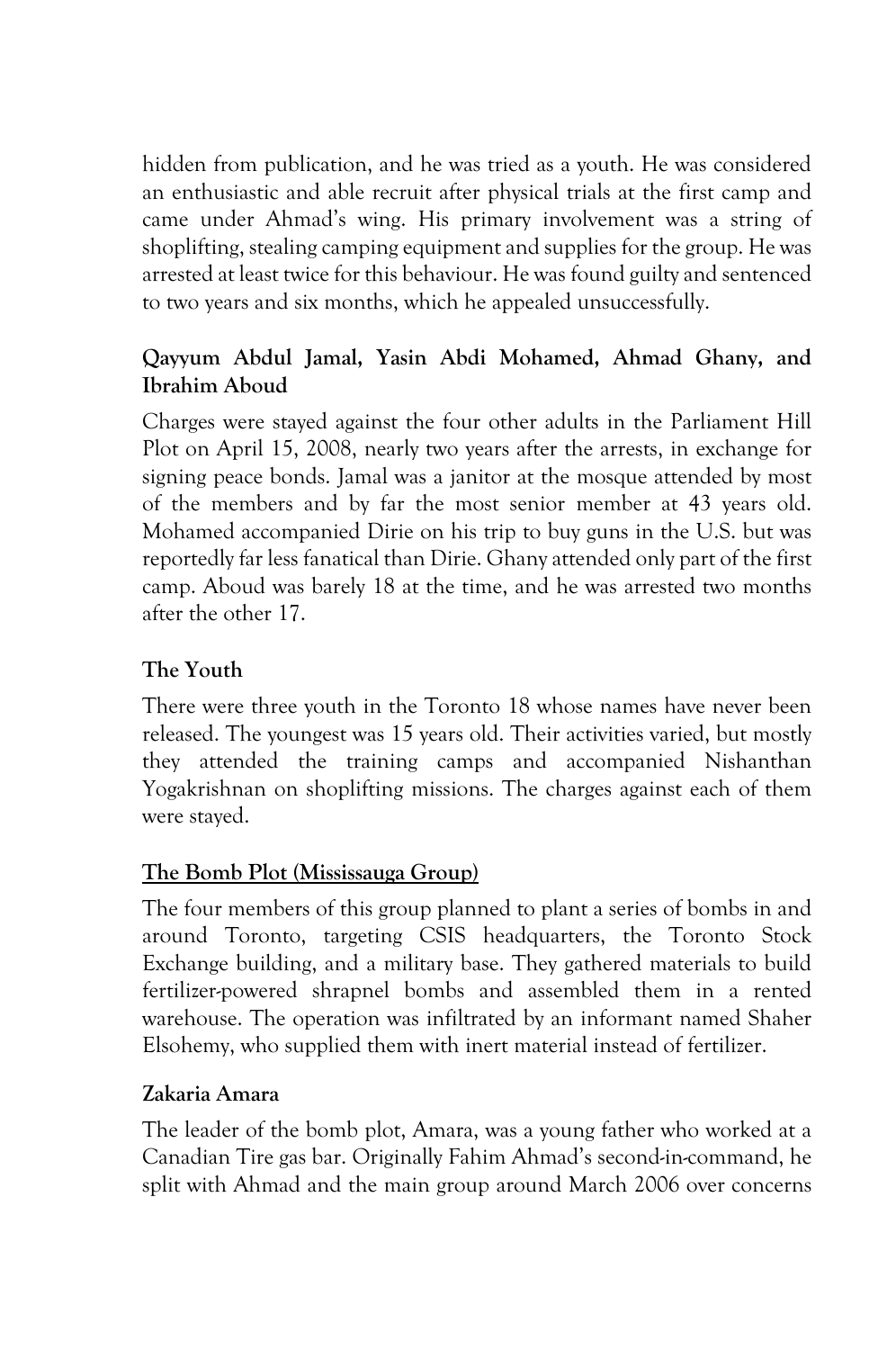about Ahmad's efficacy and credibility as a leader. He was arguably the most effective member of the group, successfully building a remote detonator out of cell phone parts and obtaining three tonnes of (inert) ammonium nitrate for explosives. He was sentenced to life in prison, and his sentence was upheld on appeal.

# **Shareef Abdelhaleem**

Uniquely among those found guilty, Abdelhaleem had a stable career and a substantial income. A computer engineer with a six-figure income, he served as a connection point between Amara and the fertilizer supplier (a police informer-turned-agent named Shaher Elsohemy). His plan was to profit from the bombings, taking advantage of the stock market chaos that would result from a terrorist attack. Abdelhaleem pleaded entrapment in his defence on the grounds that Elsohemy was a former friend of his with whom he had a turbulent relationship and who received compensation to act as an agent. <sup>1</sup> The Court rejected this argument, and ultimately, he was sentenced to life in prison.

# **Saad Khalid**

Khalid was a high school friend of Zakaria Amara and only 19 years old when he was arrested. The industrial unit where the group planned to store their bomb-making material was rented under his name. Along with Gaya, he was to be the driver of a van carrying the explosives to their target on the day of the attack. Khalid was reportedly a foot soldier rather than a leader: he was not even aware that Abdelhaleem was involved in the plot. He pled guilty and was sentenced to 14 years. The Crown appealed the sentence, and the Ontario Court of Appeal increased his sentence to 20 years.

# **Saad Gaya**

At age 18, Gaya was the youngest member of the bomb plot. His role was similar to that of Khalid, taking orders from Amara and performing various tasks. He helped build crates for holding ammonium nitrate and was arrested unloading the fertilizer truck. He gained attention for his clothing, which had the words "Student Farmer" printed on them as a cover story

<sup>1</sup> R v. Abdelhaleem, (2010) O.J. No. 5693 at paras 60–63.